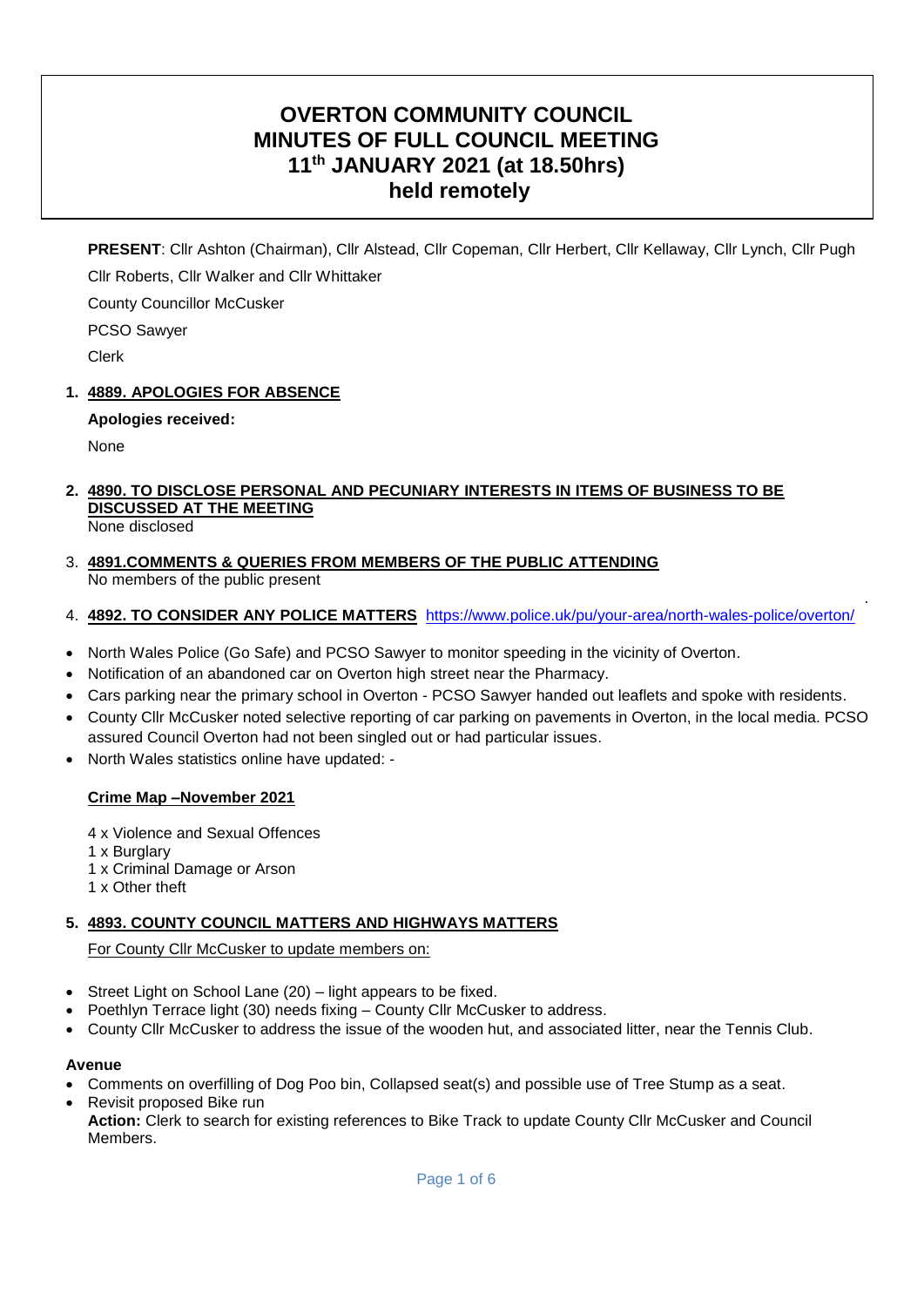#### Highway Matters

 Cllr Pugh commented on the obstruction of the dropped pavements near the corner shop by parked cars. **Action:** Clerk to address with PCSO Sawyer.

#### **6. 4894. TO AGREE AND SIGN MINUTES OF THE FULL COUNCIL MEETING 14TH DECEMBER 2021**

#### **Resolved – that the Minutes of Full Council Meeting were approved by members.**

#### **7. 4895. TO AGREE AND SIGN MINUTES FROM COMMITTEE MEETINGS**

No outstanding meetings.

### **8. 4896. TO NOTE ACTIONS FROM THE MINUTES OF PREVIOUS MEETING.**

#### **For information only**

- Three new benches will be ordered from Charlie's Stores (Welshpool) and delivered to Cllr Lynch.
- The Trim Trail contract was given to AcePlay Ltd Cllr Lynch and Clerk are arranging a site visit.

# 9. **4897. TO RECEIVE FEEDBACK FROM CLLRS RE: CONSULTATIONS AND MEETINGS ATTENDED SINCE THE LAST COUNCIL MEETING**

Nothing to report

### **10. 4898. TO RECEIVE REPORTS / ISSUES FROM**

a) Finance

Please note: Incorrect Precept date amended on the Agenda.

- Financial assistance of an agreed £1000 (2021-2022 Precept) for the maintenance of the churchyard yew trees will be spent by the end of the financial year. The invoice will address recent storm damage to the trees.
- Re-lettering of the plaque commemorating the Queen's Yew Tree planting will cost about £40.00.

**Resolution:** Approved by Members (work to be unveiled during the Queens Platinum Jubilee Celebrations).

- b) Cost of adding additional EV charging points in progress.
- c) Pavement maintenance priority list of where the work is most needed. **Action:** Clerk and Cllr Ashton to assess potential sites around Overton and compile the list.
- d) Clerk's contract final draft **Resolution:** Approved by Members.
- e) Cemetery Spoil Heap and Gate.
- **Action:** Clerk to obtain quotes for new wooden post (five bar gate) and removal of Spoil Heap soil and grass.
- f) Playingfields Replacing damaged posts (Nest swing, small gate etc) and the proposed siting of adult swings. **Action:** Cllr Walker and Clerk to visit Playingfields to address issues.
- g) Improvements to gravel path in the Cemetery smoothing of current surface to ease the progression of wheeled transport (coffin trolley/wheelchairs) to gravesides. Although this has been discussed previously by Council it was decided to revisit the issues. **Action:** Cllr Walker, Cllr Kellaway and Clerk to assess costs (short and long term) and assess the difficulties involved with wheeled transport.
- h) Proposal to move the September Full Council Meeting from 13th September to 30th August. **Resolution:** Approved by Members.
- i) Review of Disciplinary and Grievance Policy and Complaints Policy. **Action:** Cllr Copeman and Cllr Herbert agreed to review with the Clerk.
- j) Queens Platinum Jubilee (QPJ)
- Working party volunteers Cllr Copeman (Chair), Cllr Paul Ashton, Cllr John Herbert and the Clerk.
- Request by Cllr Copeman to include the QPJ as a standing agenda item in Full Council Meetings for as long as necessary.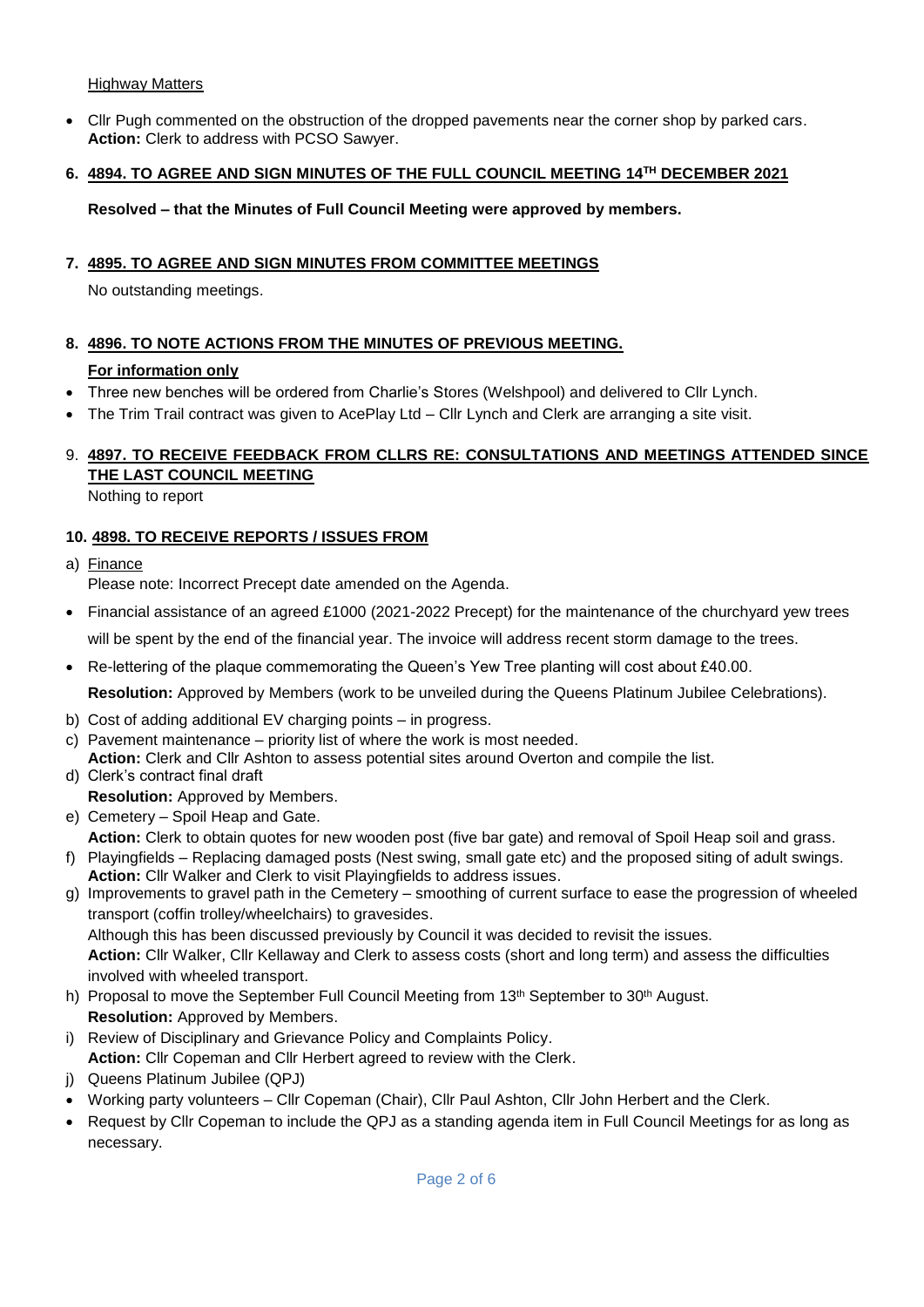**Resolution:** Approved by Members.

## **11. 4899. TO RECEIVE ANY CORRESPONDENCE**

None received

#### **12. 4900. TO RECEIVE ANY PLANNING APPLICATIONS/DECISIONS**

None to report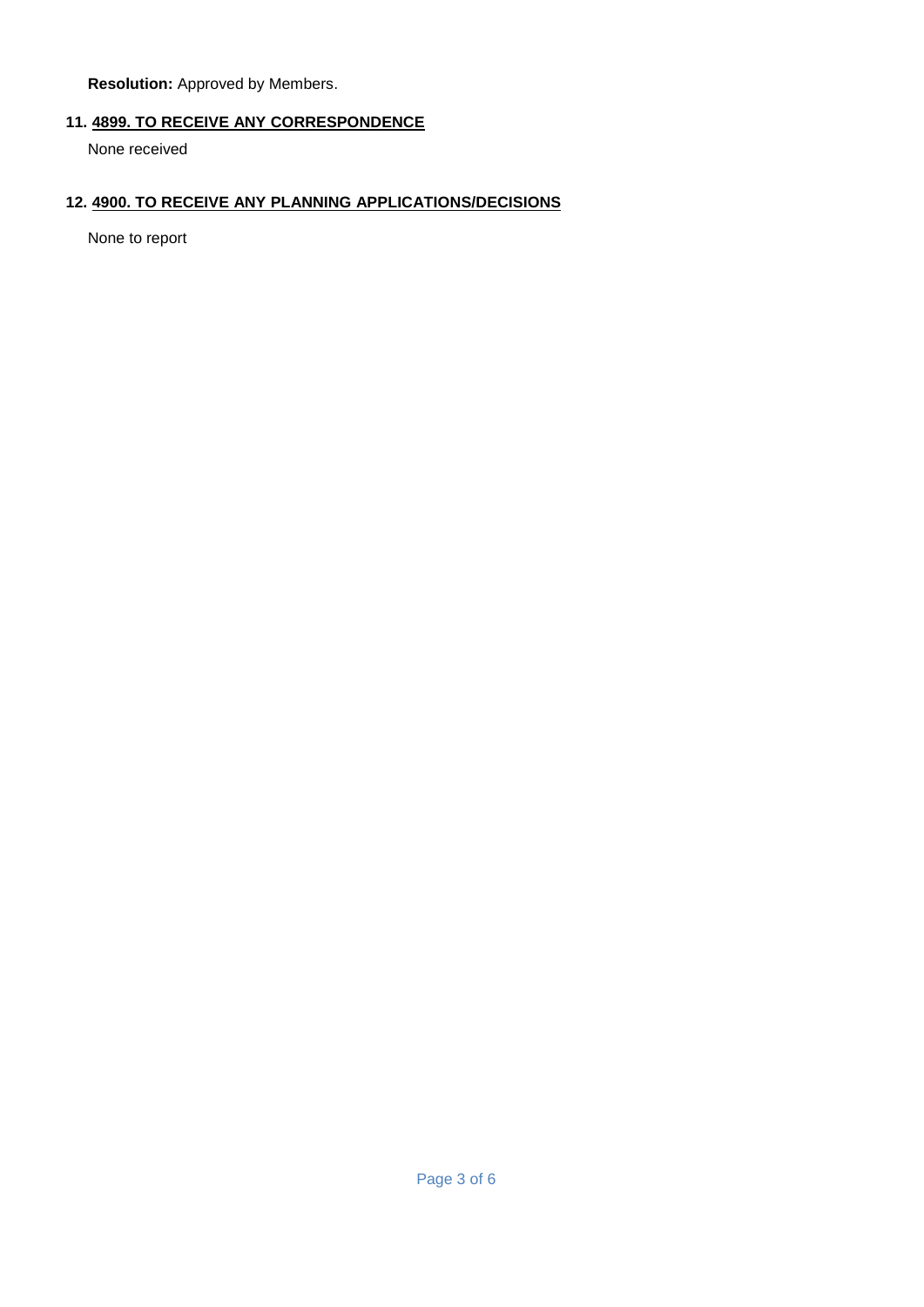## **13.4901. TO RECEIVE DETAILS OF INCOME AND PAYMENT OF ACCOUNTS**

#### **PAYMENTS LIST 323 - 337**

| <b>Voucher</b> | Payment<br><b>Status</b> | Code                                   | <b>Description</b>                            | <b>Supplier</b>                | Total      |
|----------------|--------------------------|----------------------------------------|-----------------------------------------------|--------------------------------|------------|
| 323            | Paid                     | <b>Community Agents expenses</b>       | <b>Community Agents November Expenses</b>     | Community Agents expenses      | £406.00    |
| 324            | Paid                     | Tree felling / maintenance             | Removal of branches and dead wood             | All Things Trees Ltd           | £288.00    |
| 325            | Paid                     | Clerk's wages                          | Clerk's wages - Dec                           | <b>AVOW</b>                    | £1,499.19  |
| 326            | Paid                     | Clerk's wages                          | Clerk's wages - Dec                           | <b>AVOW</b>                    | £1,138.32  |
| 327            | Paid                     | Public Toilet Caretakers wages         | Caretaker's wages - Dec                       | <b>AVOW</b>                    | £467.78    |
| 328            | Paid                     | Publc Toilet Caretakers holiday cover  | Caretaker holiday cover - Dec                 | <b>AVOW</b>                    | £33.42     |
| 329            | Paid                     | Employers National Insurance payments  | Employee NI Payments - Dec                    | <b>AVOW</b>                    | £160.56    |
| 330            | Paid                     | AVOW Payroll charges                   | Payroll charge                                | <b>AVOW</b>                    | £39.00     |
| 331            | Paid                     | Building Work for New Public Toilets   | Payment for retention                         | <b>Blakes Construction</b>     | £727.80    |
| 332            | Paid                     | Contracted salary                      | 4th quarter payment for Community Agents      | Penley Rainbow Centre          | £15,000.00 |
| 333            | DD.                      | Water bill at cemetery                 | Water bill - Cemetery                         | Hafren Dyfrdwy                 | £2.89      |
| 334            | DD.                      | Rates Non dom for garage store         | Non Dom Rates - Pavillion Garage              | <b>WCBC</b>                    | £51.00     |
| 335            | DD.                      | WCBC refuse collection charge for bin  | Weekly collection of dustbin at Playing field | <b>WCBC</b>                    | £54.83     |
| 336            | DD.                      | Water at car park Public Toilets       | Public Toilets car park - water               | Hafren Dyfrdwy                 | £11.49     |
| 337            | DD.                      | Electricity at Car Park Public Toilets | Electricity charge for Public Toilets         | British Gas SP Energy Networks | £31.89     |
|                |                          |                                        |                                               | Total                          | 19,912.17  |

#### **RECEIPTS LIST 33 - 36**

| <b>Voucher</b> | Code                               | Date       | <b>Description</b>                        | <b>Supplier</b>                              | <b>Total</b> |
|----------------|------------------------------------|------------|-------------------------------------------|----------------------------------------------|--------------|
| 33             | Community Agents expenses          | 06/12/2021 | Community Agents expenses Aug/Oct         | <b>WCBC</b>                                  | £467.40      |
| 34             | Cemetery - burials &<br>headstones | 14/12/2021 | Payment for headstone Plot A439           | <b>Edgertons Funeral</b><br><b>Directors</b> | £150.00      |
| 35             | Cemetery - burials &<br>headstones | 29/12/2021 | Payment for ashes burial Plot B76         | Roberts Brothers                             | £75.00       |
| 36             | <b>Community Agents expenses</b>   | 20/12/2021 | <b>Community Agents November Expenses</b> | <b>WCBC</b>                                  | £406.00      |
|                |                                    |            |                                           |                                              | £1,098.40    |

**Resolution: Approval of income and expenditure proposed by Cllr Copeman and seconded by Cllr Roberts – all in favour**

Page 4 of 6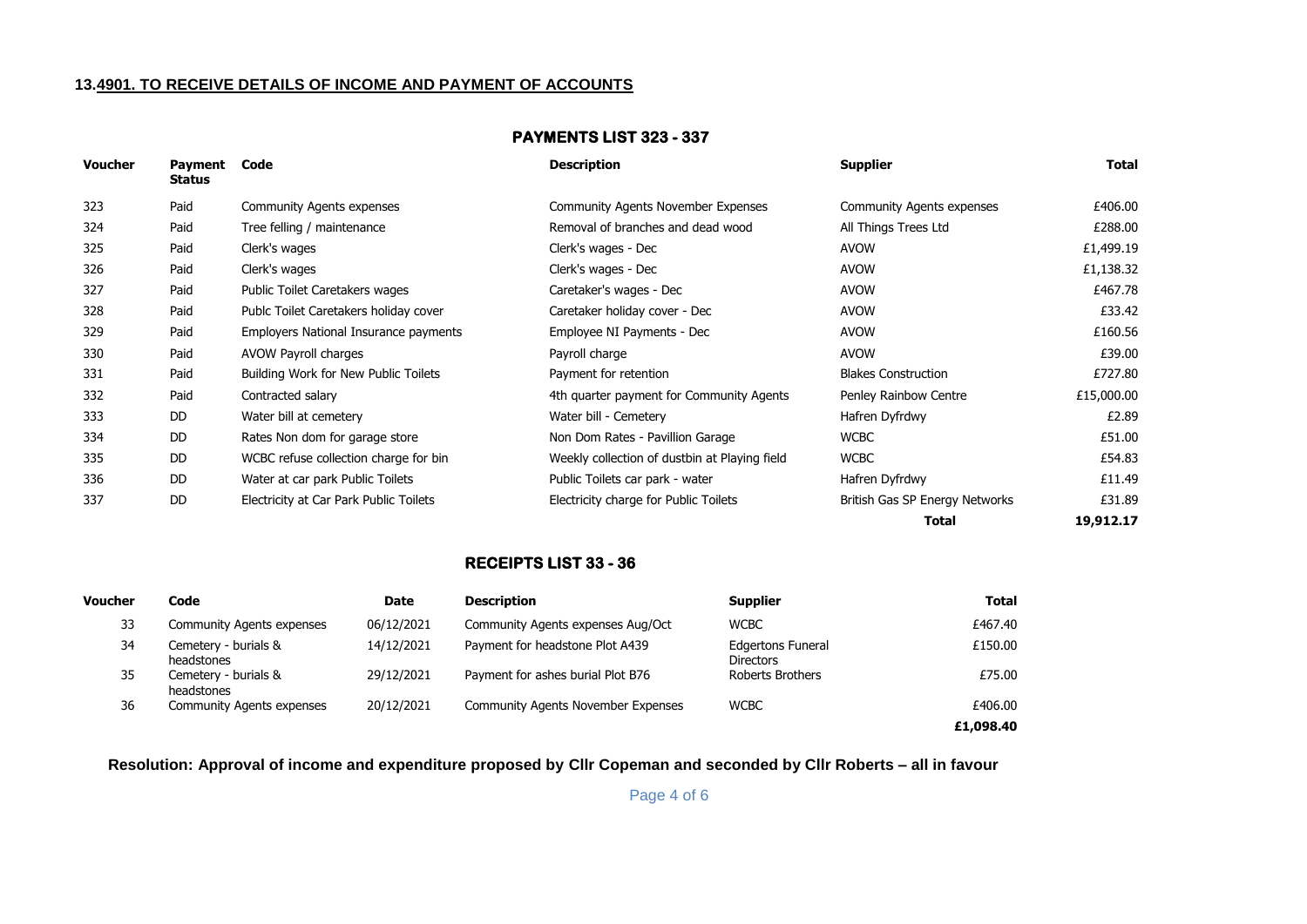## **14. 4902. TO RECEIVE ANY FINANCIAL STATEMENTS YEAR TO DATE**

| Forecast 2021/2022                                                                 |               |                                                                    |
|------------------------------------------------------------------------------------|---------------|--------------------------------------------------------------------|
|                                                                                    |               |                                                                    |
| As at 10th January 2021                                                            |               |                                                                    |
| Opening Balance 1st April 2021                                                     | £ 48,951.15   |                                                                    |
| Precept 2021/22 received to 31st December 2021                                     | £ 67,605.00   |                                                                    |
| Other Income (Burials, Loss of Income Grant, Bank Interest and Reimbursement of    |               |                                                                    |
| <b>Community Agent Expenses</b>                                                    | 6,877.10<br>£ |                                                                    |
| <b>Community Chest Grant (Solar Panels)</b>                                        | 2,919.91<br>£ |                                                                    |
| Community Agent Contracted Salary received 1st April to 30th April 2021            | £ 60,000.00   |                                                                    |
|                                                                                    |               | Income Total £186,353.16 See bank reconciliation 10th January 2022 |
|                                                                                    |               |                                                                    |
| <b>Expenditure to date 10th January 2022</b>                                       |               | £115,446.16 See bank reconciliation 10th January 2022              |
|                                                                                    |               |                                                                    |
| Balance to date 10th January 2022                                                  |               | £ 70,907.00 See bank reconciliation 10th January 2022              |
|                                                                                    |               |                                                                    |
| December precept received                                                          |               |                                                                    |
| Forecasted expenditure between 1st December 2021 and 31st March 2022               |               | £ 16,643.00 See note against Reserve Figure                        |
|                                                                                    |               |                                                                    |
| Please Note: The following figures need to be factored in                          |               |                                                                    |
| Reserve Figure                                                                     | £ 13,521.00   | Once the D/D to British Gas has been set up -                      |
|                                                                                    |               | reserve Figure will be reduced.                                    |
| Community Agents Contract Salary received December 2021                            |               |                                                                    |
| Earmarked expenditure -i.e. Strategic Projects Fund, Community Chest Grant, Parade | £ 40,674.00   |                                                                    |
| Grant, Final payment re toilet                                                     |               |                                                                    |
|                                                                                    |               | Ringfenced Total £ 54,195.00 See Reserve Report (earmarked items)  |
|                                                                                    |               |                                                                    |
| Remaining funds $\mathbf{f}$                                                       | 69.00         |                                                                    |

**Resolution: Approval of the Financial Statement proposed by Cllr Lynch and seconded by Cllr Kellaway – all in favour**

Page 5 of 6